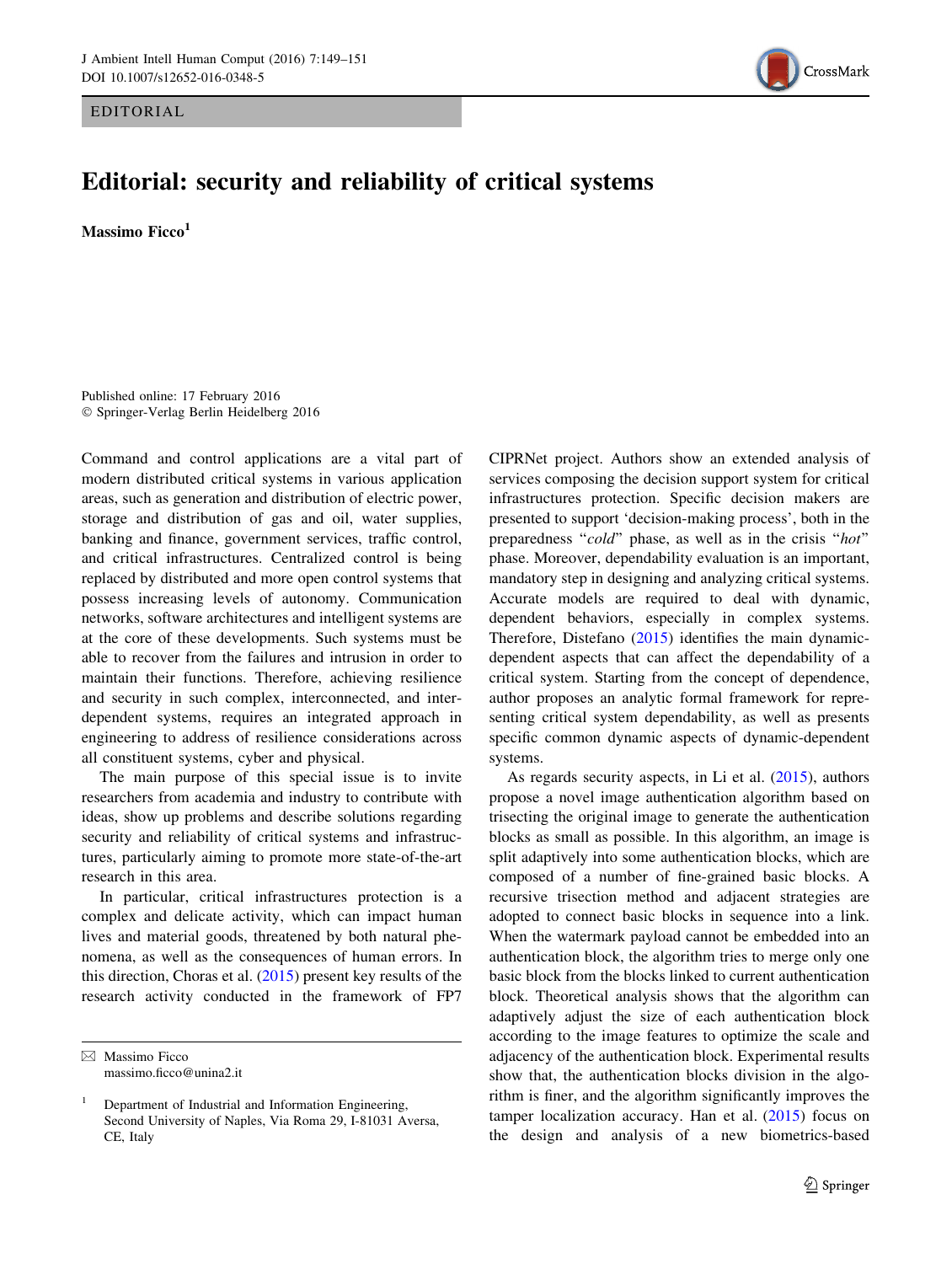authentication scheme for multi-server environment. In this work, authors firstly review Yoon and Yoo's authentication scheme (Yoon and Yoo [2013](#page-2-0)), and find that their scheme cannot resist the privileged insider attack, the user impersonation attack and the stolen smart card attack. Therefore, the authors proposed an improved scheme to overcome these weaknesses, as well as compared the performance and security properties to Yoon and Yoo's scheme. Moreover, public key infrastructure (PKI) authentication is the most important part for the security of business critical system, where each entity in the system need to confirm and validate the server certificate before a secure connection can be established. However, most current studies assume that different users have different security requirements, and even, the same users has different security requirements in different scenarios. Therefore, Zhiwei [\(2015](#page-2-0)) propose a new and flexible PKI authentication scheme based on certificate path trust index. Analysis and experimental results show that users can give a trade-off between security and efficiency, and the scheme has a higher efficiency and no bottleneck when authenticating with the higher level certification authority. In Jing et al. [\(2015](#page-2-0)), authors propose a novel attributebased signature (ABS) scheme for general circuits based on correlation-relaxed two-to-one recoding system in multilinear maps setting. The paper proves selective enforceability of the proposed ABS under the  $(n+d+l+1)$ -Multilinear Computational Die-Hellman assumption. As regards privacy aspects, in Yu et al. [\(2015](#page-2-0)), authors address an interesting question in cloud computing, that is, how to securely outsource scientific computation to cloud servers. In particular, malicious intrusions can falsify the computation and influence the result of a computation. Such issues are critical in cloud computing because of the untrust of the third party service. The approach that authors consider to cope with this issue is mathematical camouflage methods. In that context, authors first present several scientific computation problems, then, they survey the most relevant methods to keep the secret unknown to the host cloud servers, and then, propose a set of improvements to each of them, considering disguise methods, abstract equations, linear and non-linear equations. The detailed security analysis also give solid security guarantee for the privacy. Moreover, large-scale critical infrastructures are characterized by several distributed subsystems closely interdependent, which depend on underlying computercommunication information infrastructures. If the security of such infrastructure is weak, many problems and even disaster results could be risen. Therefore, using strong cryptography is essential to protect the security of such systems. In particular, the concept of proxy re-encryption is a promising techniques to deal with the key management. Therefore, a Cramer–Shoup based encryption scheme is proposed by Wang et al. ([2015a](#page-2-0)). In order to support secure interactions among the subsystems of distributed critical systems, a multi-agent-based approach is proposed in Wang et al. [\(2015b](#page-2-0)). In particular, authors present a survey on rational secure multi-party computing systems, concerning the interaction among several utility-based agents (rational parties), which guarantee security of the computation in the presence of external attacks, as well as compare many adopted protocols. They present an IND-CCA2 secure proxy re-encryption scheme in standard model without pairings. Moreover, in Sicuranza et al. [\(2015](#page-2-0)) authors present a sophisticated and quick approach in retrieving sensitive clinical information about patients. The proposed strategy consists of an access control system, whose goal is to guarantee data integrity and privacy basing on RBAC (role-based access control) mechanisms and applying the principle of least privilege to the clinical information about the patient, which is the access limitation to the minimal level that allows normal operations. Finally, advanced cyber-threats are growing in frequency and sophistication. Therefore, sophisticated solutions are needed, which are able to reliably and timely detect frauds across multiple channels that process millions of transactions per day. These security solutions are required to process logs produced by different systems and correlate massive amounts of information in real-time. In this direction, Coppolino et al. [\(2015](#page-2-0)) propose a new approach to detect fraud in mobile money transfer (MMT). In particular, they adopt Dempster–Shafer theory to provide evidence combination from multiple and heterogeneous data sources. Moreover, a framework and the related workflow to detect frauds by using data fusion in the MMT system is presented. Simulation is also adopted to reproduce the set of transaction activities. In Tan et al. [\(2015](#page-2-0)), authors propose an artificial intelligence based approach to protect big data, which can be implemented in the command and control applications of critical systems. The presented solution can be used to analyze a very huge amount of data to detect unsafe schema. In order to support the image matching and stitching in the field of digital image security, Xie et al. ([2015\)](#page-2-0) propose an improved image mosaic algorithm, which is based on both wavelet transform and compressed sensing. The proposed algorithm has been validated through testing. In particular, testing results show that the proposed method achieves fast image matching, thus overcoming the shortcomings of heavy computation and low efficiency during the extraction of image features. Again, the proposed method ensures matching accuracy and stitching efficiency, so it meets the real-time requirements in machine vision system.

In Pascarella et al. [\(2015](#page-2-0)), deal with the generation of optimal flight trajectories for unmanned aerial vehicles (UAVs). In particular, they propose the parallelization of